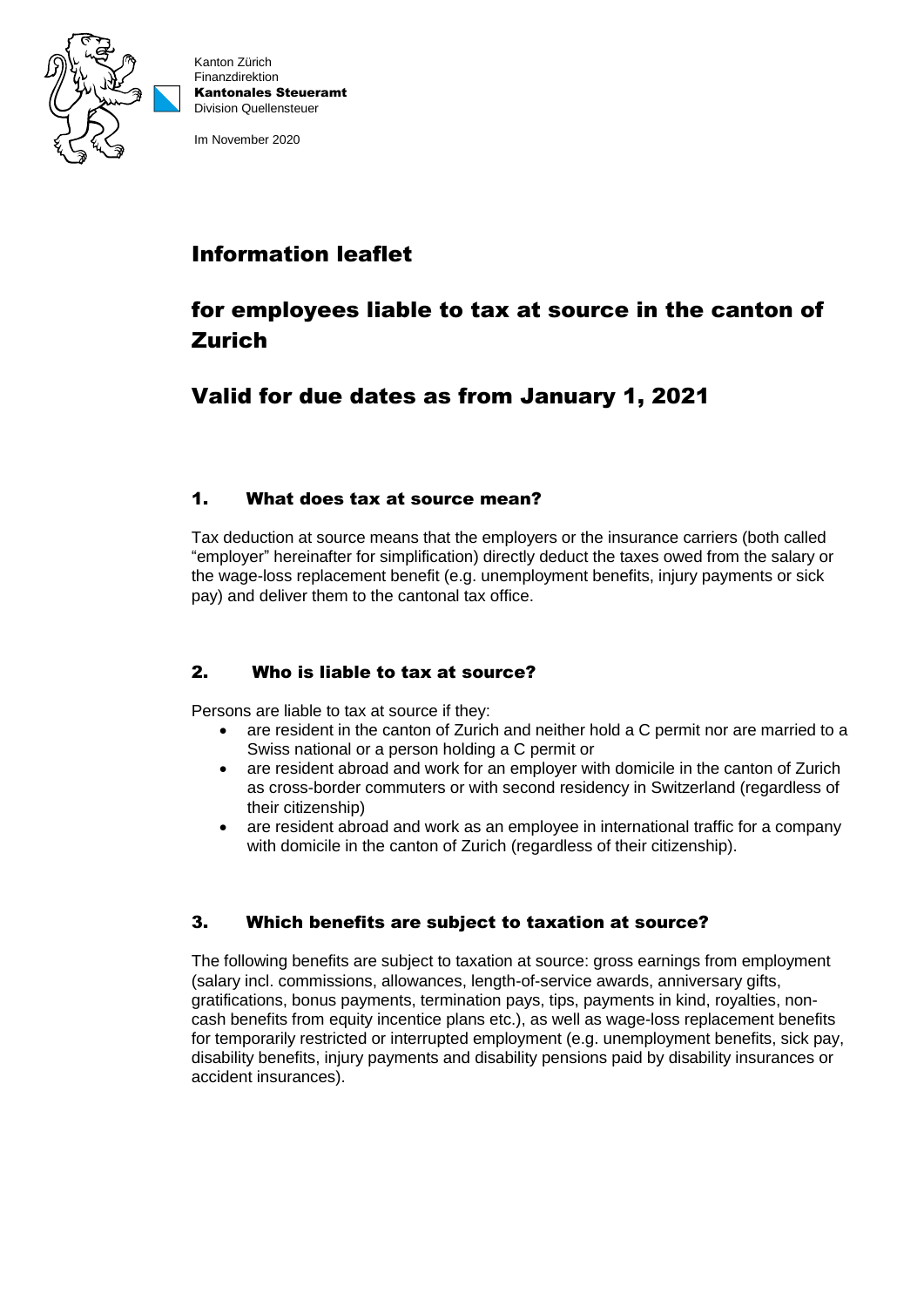

## 4. What are the tax tariffs?

The following tax rates apply:

- Tariff A (with or without church tax) for single persons (unmarried, separated, divorced, widowed)
- Tariff B (with or without church tax) for married persons with single income
- Tariff C (with or without church tax) for spouses with dual income
- Tariff G for wage-loss replacement benefits, which are disbursed, respectively not disbursed pursuant to the insured salary stipulations by the insurance carrier.
- Tariff E (5%) for benefits paid in the simplified settlement procedure to combat illegal employment (as from 01.01.2008)
- Tariff H (with or without church tax) for single persons (unmarried, separated, divorced, widowed) who live in the same household with minors or children in their first vocational education and are mainly responsible for their maintenance
- Tariff L (4,5%) for German cross-border commuters who meet the requirements of tax rate A
- Tariff M (4,5%) for German cross-border commuters who meet the requirements of tax rate B
- Tariff N (4,5%) for German cross-border commuters who meet the requirements of tax rate C
- Tariff P (4,5%) for German cross-border commuters who meet the requirements of tax rate H
- Tariff Q (4,5%) for German cross-border commuters who meet the requirements of tax tariff G

Registered partnerships:

 Tax tariff B, C, M and N also apply for registered partnerships (Federal Act on the Registered Partnership between Same-Sex Couples of June 18, 2004, SR 211.231).

Calculation of tax tariff C:

 In case of tax tariffC, the employment income of the other spouse is taken into account as a lump sum for the determination of the tax rate.

Tax rate applying in case of several employments:

- If a person liable to tax at source receives salaries from several employments (incl. wage-loss replacement benefits paid by insurance carriers), each taxable entity must determine the applicable tax rate in line with the tax at source rate as follows:
	- o based on the effective total income
	- o or based on the effective percentage of total working time
	- o or extrapolating to a 100 % employment
	- $\circ$  or by extrapolation of the other spouse's income defining the tax rate, maximally taken into account in tax tariff C (see calculation basis for tax rates).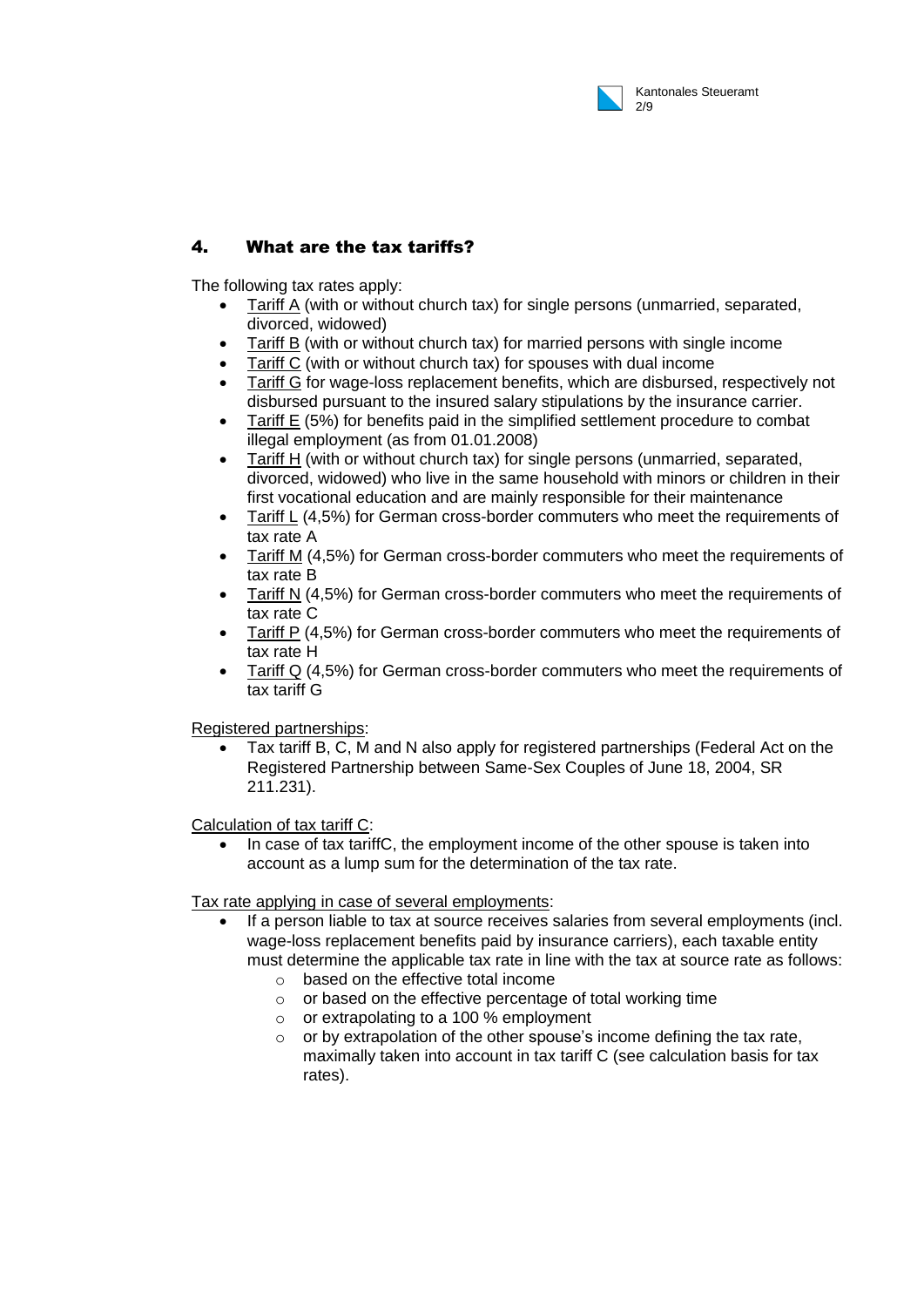

## 5. How is tax at source calculated?

Tax at source is calculated by applying the applicable tax tariff to the gross monthly salary plus additional allowances (e.g. family allowances). In the canton of Zurich, the month constitutes the tax period. There is no jahre year-end adjustmentin the taxation at source procedure.

## 6. Who determines the applicable tax at source tariff?

When hiring new employees liable to tax at source or in case of potential changes, the employer must notify the cantonal tax office, tax at source department. Based on the reported data, the employer has to determine the tax tariff themselves.

If the employee does not provide reliable information on his/her personal financial situation, the employer shall apply the following tax tariffs:

- $\bullet$  Tax tariff A0Y (Y = with church tax) for single employees and employees with undetermined civil status
- Tax tariff COY ( $Y = with$  church tax) for married employees

The tax tariffs are published together with the calculation basis and are obtainable at the cantonal tax office (https://www.zh.ch/de/finanzdirektion/steueramt.html).

## 7. Who is required to pay church tax?

In the taxation at source procedure, employees have to pay church tax according to their denomination, regardless of their domicile.

Church tax must be paid if the employee liable to tax at source is a member of the denomination of a national church in Zurich. This applies to the following denominations:

- Roman Catholic denomination (röm.-kath.)
- Christian Catholic denomination (christ.-kath.)
- Continental Reformed denomination (evang.-ref.)

The church tax liability is reflected in the tax tariff designations as follows:

- Y: liable to church tax
- N: not liable to church tax

#### 8. How are child expenses accounted for?

When applying the tax tariff, the employer has to determine the child deduction taking into account the following: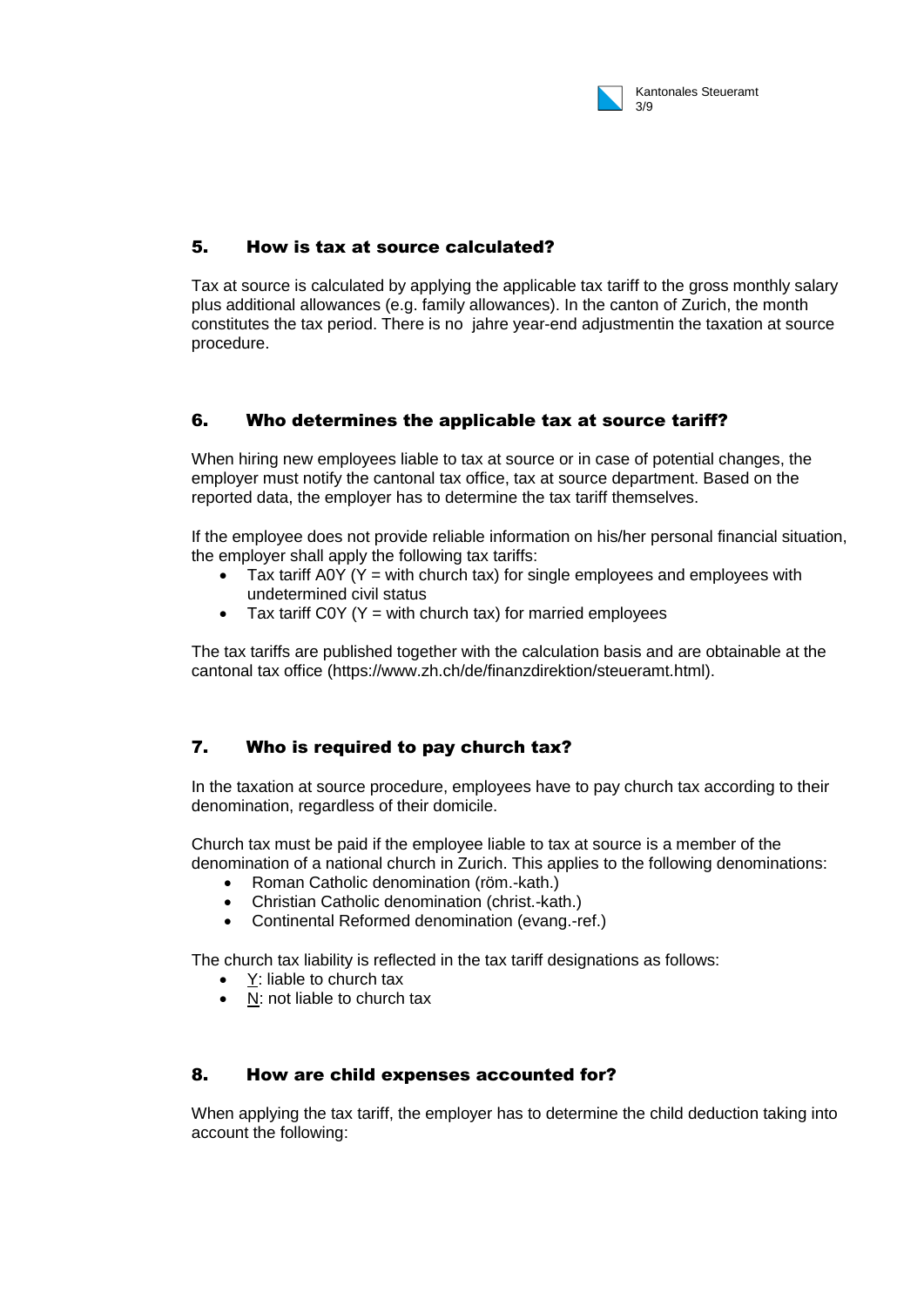

- for minor children, whose parent is liable to tax at source and has physical or legal custody, or
- for children full of age in their first vocational education for whose maintenance the person liable to tax at source is mainly responsible

### 9. How are alimony payments taken into account for calculating taxes at source?

Owing to the obligation to pay spouse and/or child alimony, the employee liable to tax at source can apply for the adequate granting of "child deduction" at the cantonal tax office, tax at source department, provided that in the person is resident in Switzerland and if it is proven that:

 the alimony payment constitutes economic hardship (minimum subsistence level not allowed for).

Application deadline:

Until March of the following year

Form:

• Form-free submission in writing (not by e-mail)

Consideration of the effectively paid alimony by filing an annual ordinary tax return:

 Until the end of march of the following year, the persons liable to tax at source who are not subject to retroactive ordinary tax assessment by law (see section 13.1. below) have the option of having the effective alimony payments taken into account by applying for a retroactive ordinary tax assessment (see section 13.2. below)

#### 10. What principles must be observed in the taxation at source procedure?

Obligation to disclose:

- The persons liable to tax at source must disclose any information necessary to enable the correct tax at source calculation to the employer and the tax authorities. They have to tolerate the tax at source deduction on the salary payment, respectively the wage-loss replacement benefit
- In particular, they have to assist the employer completing the registration or modification form

Obligation to report:

- Occurrences must be reported to the employer immediately so they can submit the required modifications to the cantonal tax office. The following occurrences must be reported in particular:
	- o Granting of the C permit
	- o Granting of the C permit to the spouse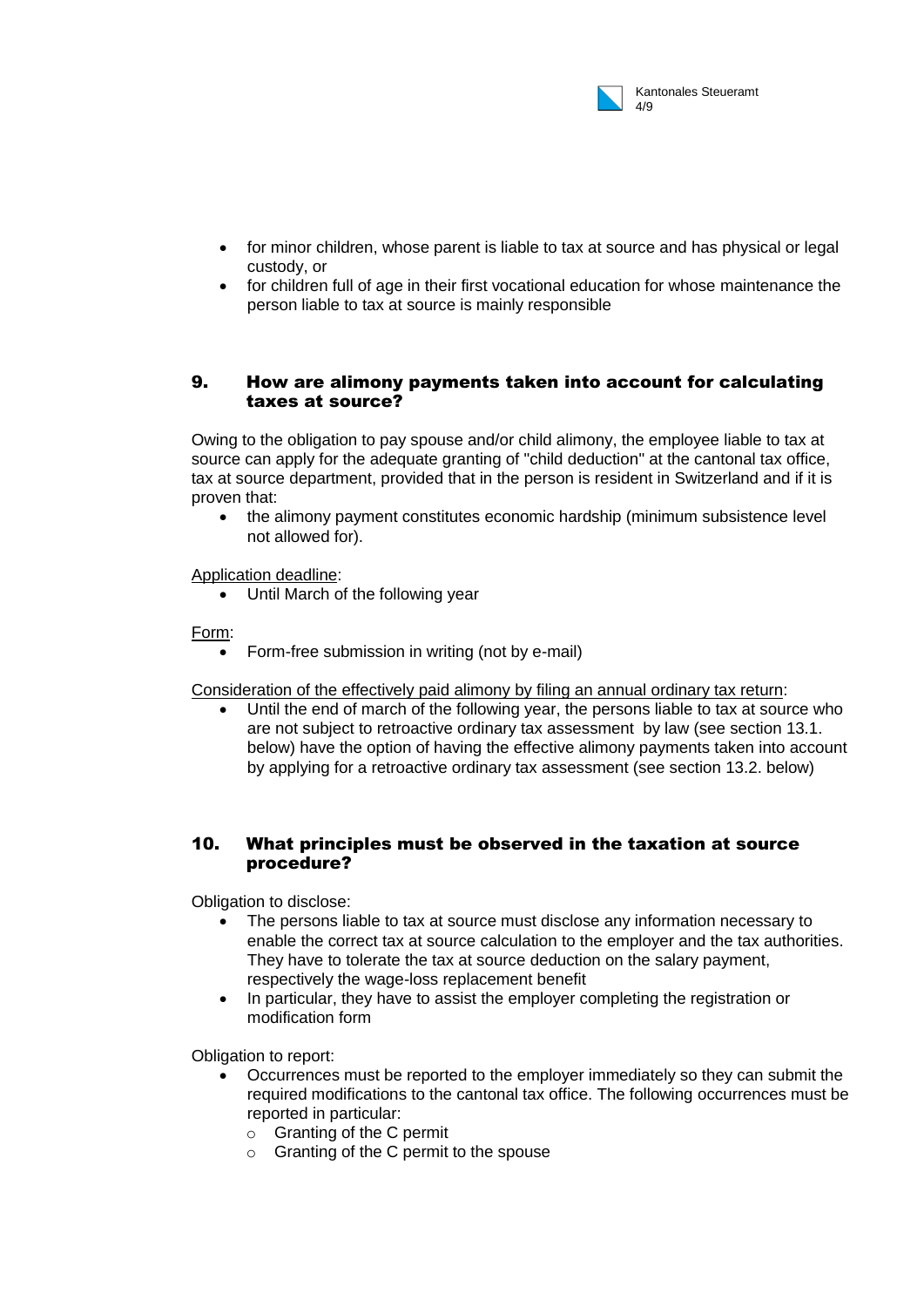

- o Change of civil status (marriage, judicial or actual separation or divorce)
- o Births of children
- o Taking on an additional employment
- o The spouse taking on an additional employment
- o Payment of wage-loss replacement benefits (unemployment benefits, pensions, alimonies, etc.) to the spouse
- o Change of residential address in Switzerland and abroad
- o Change of denomination

## 11. Can the tax at source deduction be corrected retroactively?

#### 11.1. Ordinary taxation at source procedure

Reasons (final) for a correction in the taxation at source procedure:

- Objection to the liability to pay tax at source
- Errors in the determination of the taxable income or the income defining the tax rate
- Errors in the applicable tax tariff

#### Deadlines, form and jurisdiction:

- At the latest by the end of March of the following year
- The request must be submitted electronically to the cantonal tax office, tax at source department including all required supporting documents

#### Reservation:

 In these cases, the cantonal tax office reserves the right to conduct a retroactive ordinary tax assessment, asking the person liable to tax at source to give his/her consent to the retroactive ordinary tax assessment within 30 days (otherwise the tax deduction at source remains final)

#### 11.2. Tax audit in case of international double taxation

Reasons for a tax audit:

Proof of international double taxation

Deadlines, form and jurisdiction:

- At the latest within 90 days after detection of double taxation (usually upon delivery of the foreign tax assessment notice)
- Submit in writing (not by e-mail)
- State or provide the request and the evidence (foreign tax assessment notice and a calendar with a detailed record of the days worked in Switzerland and abroad, signed by the employer and the person liable to tax at source)
- The request is to be submitted to the cantonal tax office, tax at source department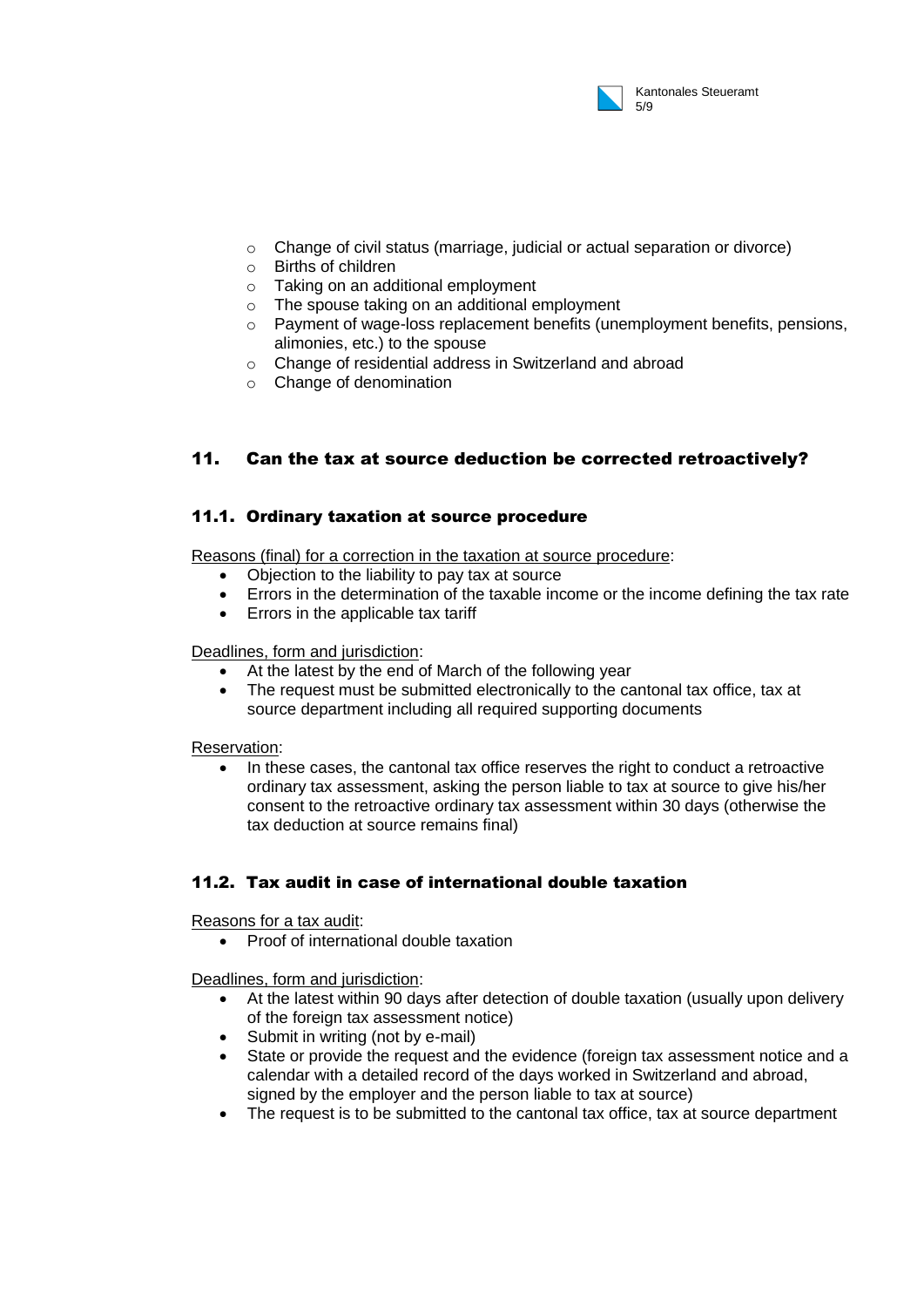

## 12. Can the tax authorities make retroactive corrections to the taxation at source?

If source taxes were underwithheld due to an error by the employer (false application of tariff and/or determination of wrong gross salary) the cantonal tax office has the right to re-assess the source tax retroactively 5 years after the respective tax year has passed. After 5 years the cantonal tax office reserves the right to collect the additional tax by initiating a post-tax procedure.

# 13. What does retroactive ordinary tax assessment mean?

#### 13.1. Retroactive ordinary tax assessment required by law

If the person liable to tax at source is resident in the canton, he/she is subject to retroactive ordinary tax assessment required by law if the following conditions apply:

- Your gross annual income amounts to at least CHF 120'000:
	- o If a partial year tax liability applies due to moving to Switzerland from abroad, the annualised gross income taxed at source is applicable. Irregular benefits are taken into account without annualisation.
	- $\circ$  If the person liable to tax at source is married, both spouses are assessed retroactively provided that one of the two spouses reaches the applicable income limit
	- $\circ$  Until the liability to pay tax at source ends, retroactive ordinary tax assessments are conducted throughout the following years, even if the income temporarily or permanently falls below the applicable income limit of CHF 120'000
	- $\circ$  The tax deducted at source is credited to the ordinary taxes free of interest
- You wish to claim back withholding tax on income from movable assets. Or your taxable income which is not subject to taxation at source (e.g. income from securities or real estate) amounts to at least CHF 3'000 or/and the taxable assets amount to at least CHF 80'000 (for individuals), respectively to CHF 160'000 (for jointly taxable persons):
	- o Under these circumstances, persons liable to tax at source are obligated to ask the cantonal tax office, tax at source department, to send them the tax return forms for a retroactive ordinary tax assessment. They must do so by the end of March of the following year.
	- $\circ$  Until the liability to pay tax at source ends, retroactive ordinary tax assessments are conducted throughout the following years, even if the income temporarily or permanently falls below the applicable income limit mentioned above.
	- o The tax deducted at source is credited to the ordinary taxes free of interest
	- o The cantonal tax office may conduct such retroactive ordinary tax assessments by law.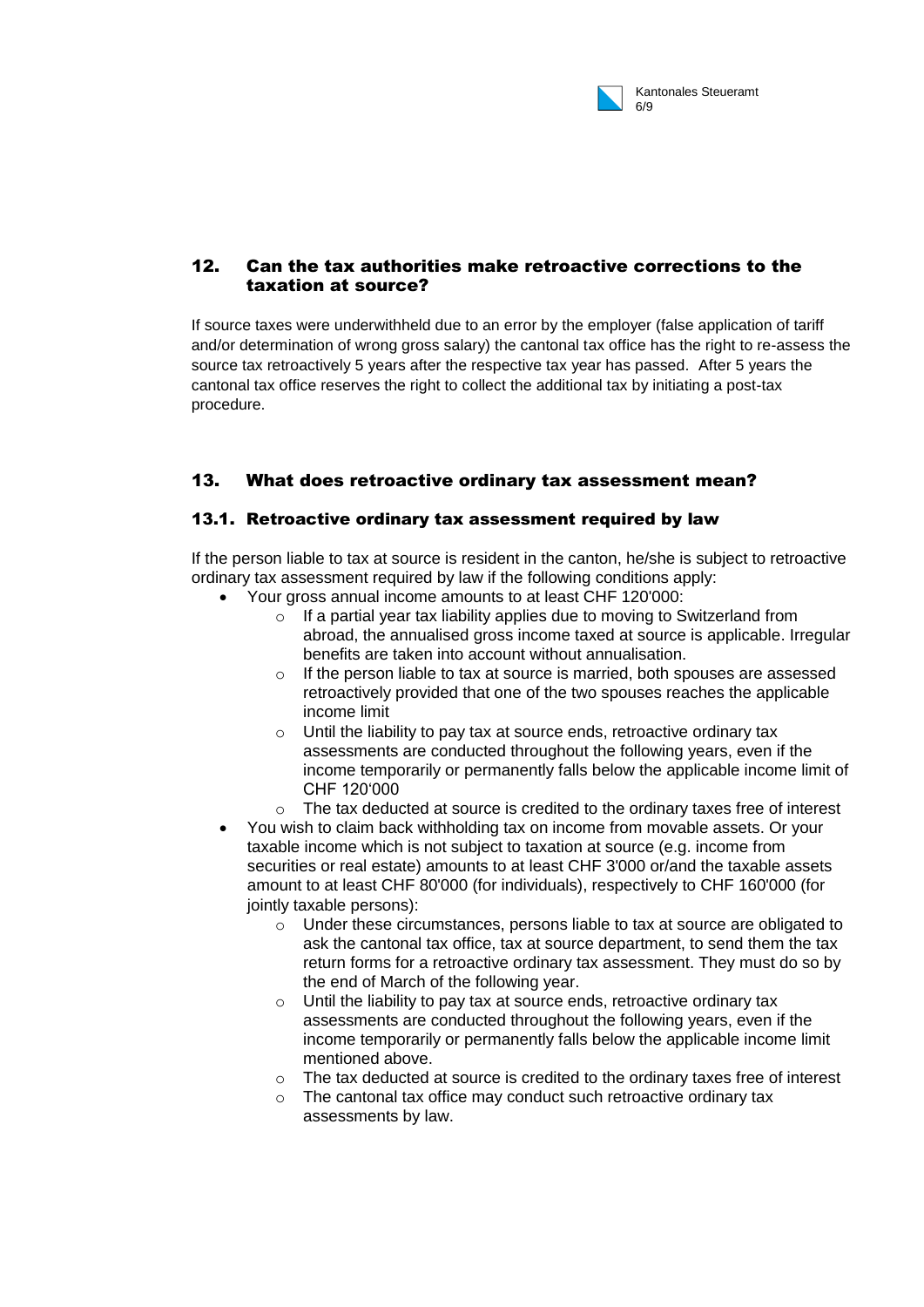

#### 13.2. Retroactive ordinary tax assessment upon request by a person liable to tax at source with domicile in Switzerland

Persons liable to tax at source resident in Switzerland, who are not assessed retroactively as required by law (see section 13.1.) can submit a request for retroactive ordinary tax assessment on a voluntary basis:

- This request can be submitted without stating specific reasons
- Such a request is particularly required
	- $\circ$  to obtain equal treatment with persons who are subject to the ordinary tax assessment, or
	- $\circ$  to apply for a refund of the tax on income from movable assets, provided that the conditions set forth in section 13.1 are not met, or
	- $\circ$  to retroactively claim tax reduction for deductible expenses which are only taken into account as a lump sum or not at all in the tax at source tariff. This may involve the following expenses in particular:
		- $\triangleright$  actual professional expenses
		- $\triangleright$  advanced professional training expenses
		- $\triangleright$  contributions to employer-sponsored and private pension plans (2. Säule / Säule 3a)
		- $\triangleright$  expenses for childcare by third parties
		- $\geq$  alimony and support payments
		- $\triangleright$  illness and disability related expenses
		- $\triangleright$  interest on debt
		- $\triangleright$  donations

#### Deadline:

- At the latest by the end of March of the following year
- In case of failure to meet the deadline, the request will not be considered

#### Form:

- The request must be submitted electronically to the cantonal tax office, tax at source department
- If the request is not submitted in due form, a period of 10 days will be granted for rectification. In case of failure to meet the extended deadline, the request will not be considered

#### Consequences:

- A request submitted in due form and time cannot be withdrawn
- If the requirements for a retroactive ordinary tax assessment upon request are met, retroactive ordinary tax assessments are conducted by law throughout the following years until the liability to pay tax at source ends. The tax deducted at source is credited to the ordinary taxes free of interest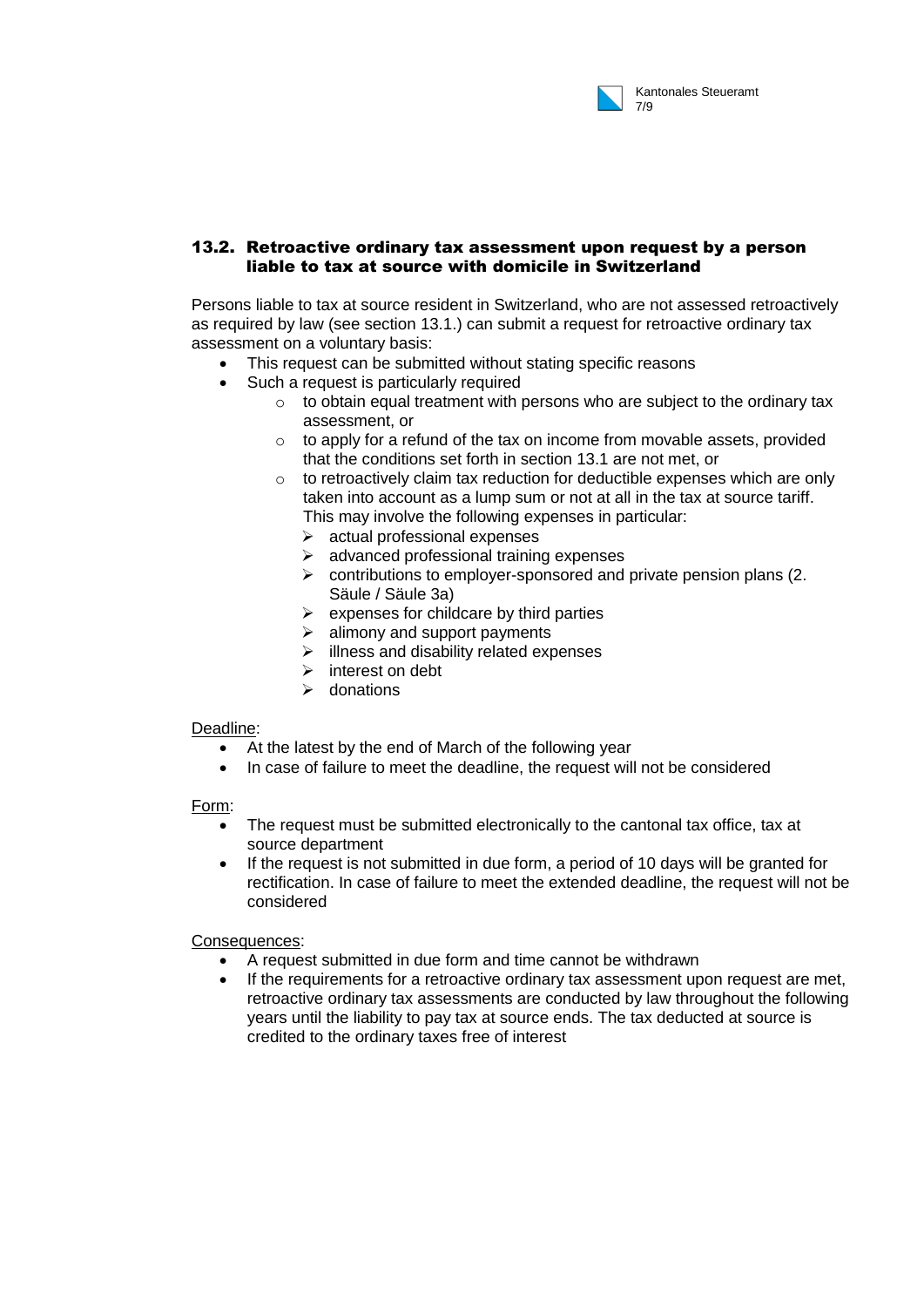

#### 13.3. Retroactive ordinary tax assessment upon request by a person liable to tax at source with residency abroad

Persons liable to tax at source resident abroad can submit a request for retroactive ordinary tax assessment. Such a request is particularly required to claim deductible expenses which are only taken into account as a lump sum or not at all in the tax tariff (see section 13.2.). You must provide the evidence that:

- at least 90% of the worldwide family income is taxed in Switzerland (quasidomicile), or
- the situation is comparable to that of a person resident in Switzerland, or
- there are deductions which, in line with the double taxation treaty, the country of employment has to bear

Deadline:

- At the latest by the end of March of the following year
- In case of failure to meet the deadline, the request will not be considered

Form:

- The request must be submitted electronically to the cantonal tax office, tax at source department
- A Swiss mailing address must be provided
- If the request is not submitted in due form, a period of 10 days will be granted for rectification. In case of failure to meet the extended deadline the request will not be considered

Consequences:

- A request submitted in due form and time cannot be withdrawn
- The tax deducted at source is credited to the ordinary taxes free of interest
- The request has to be resubmitted every year

## 14. Change from taxation at source to ordinary tax assessment

A person previously taxed at source and resident in Switzerland is assessed as per the ordinary tax assessment for the entire tax period if:

- that person is granted the C permit
- that person marries someone holding a C permit or a Swiss citizen

The tax previously deducted at source is no longer owed as of the month following the granting of the C permit or marriage. The tax deducted at source is credited to the ordinary taxes free of interest